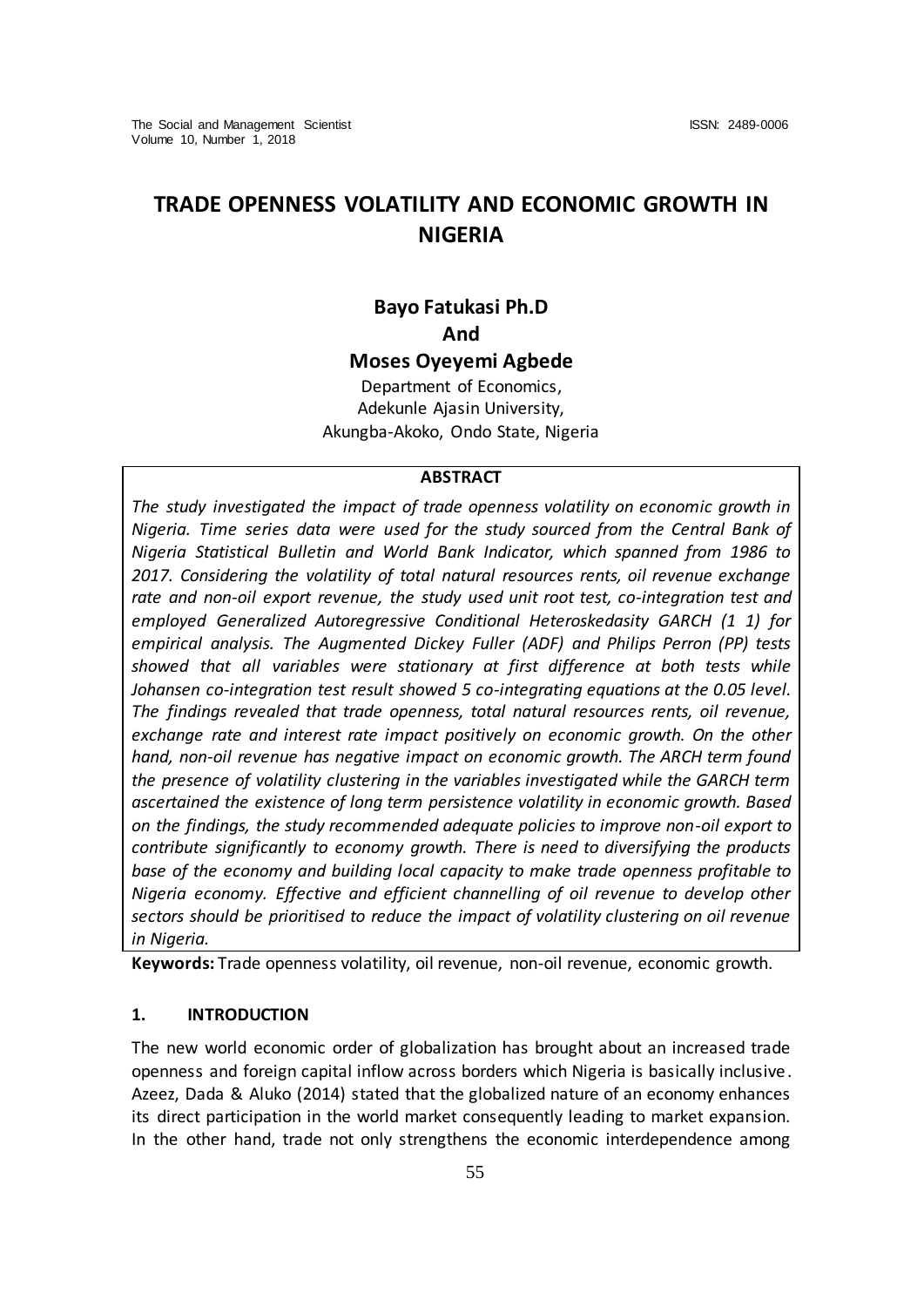nations but promotes consumer welfare by providing a variety of commodities (Gwaison, Zakari & Maimako 2018).

According to The World Bank (2016), trade openness in Nigeria reached 48.57%, 71.38% and 21.45% in 1980, 2000 and 2015 respectively. In terms of economic growth, Nigeria's real GDP per capita recorded USD871, USD377 and USD2640 in 1980, 2000 and 2015, respectively. Corresponding GDP growth rates respectively reached 4.20%, 5.31% and 2.65%. However, Nigerian economy has grossly underperformed relative to its economic endowment and her peer nations considering the different natural resources and solid minerals available in the country. Also, one of the largest gas and oil reserves in the world, the economic performance of the country is rather weak when compared to the emerging Asian countries such as Thailand, Malaysia, China, India and Indonesia and even Brazil. These countries had by far lagged behind Nigeria in time past, but later they were better able to transform their economies to emerge as major players on the global economic arena through openness and technological advancement. Today, China occupied an enviable position even as the second largest economy after the United State of America, largely owing to her self-esteemed trade position (Adeleye, Adeteye & Adewuyi, 2015). Meanwhile, for trade openness to be beneficial to any country there must be favourable balance of trade with the use of sound macroeconomic policies.

World Bank (2018) shows that economic gains were largely driven by an expansion in oil output and continued steady growth in non-oil sector in Nigeria. There is no negation that Nigeria is an import-dependent nation, her most important export commodity is oil. The focus of the government on crude oil exports led to the neglect of the agricultural sector; hence, the reduction in the overall productivity of the economy (Azeez, Dada & Aluko 2014).

It is apparent that the Nigerian economy depends largely on oil rents, natural gas rents, coal rents such as petroleum products for its sustenance and the use of these resources to translate into sustainable economic growth (Garba, Bello, Abdullahi & Abubakar 2016). The experience from the fall in oil prices from around \$114 a barrel to below \$50 in 2015, dipping further below \$35 a barrel, which further crashed to \$30/barrel in 2016 has shown that consistent fall in oil prices causes more damage on the macroeconomic variables of oil dependent countries like Nigeria (Adugbo, 2016). It is evident from the foregoing that fall in crude oil price in the international market exposed Nigerian economy to external shocks that caused distortion and poor economic performance as a result of excessive reliance on the fortunes of the oil market which has displayed disappointing signs and a threat towards the achievement of any meaningful economic growth. Therefore, the major objective of this study is to examine the impact of trade openness volatility on economic growth in Nigeria. The study is organised into five sections. Section one focuses on introduction to the study. Section two contains empirical literature review and theoretical underpinning. Section three concentrates on research methods. Section four shows analysis and interpretation of results. Finally, section five presents the conclusion of the findings and recommendations of the study.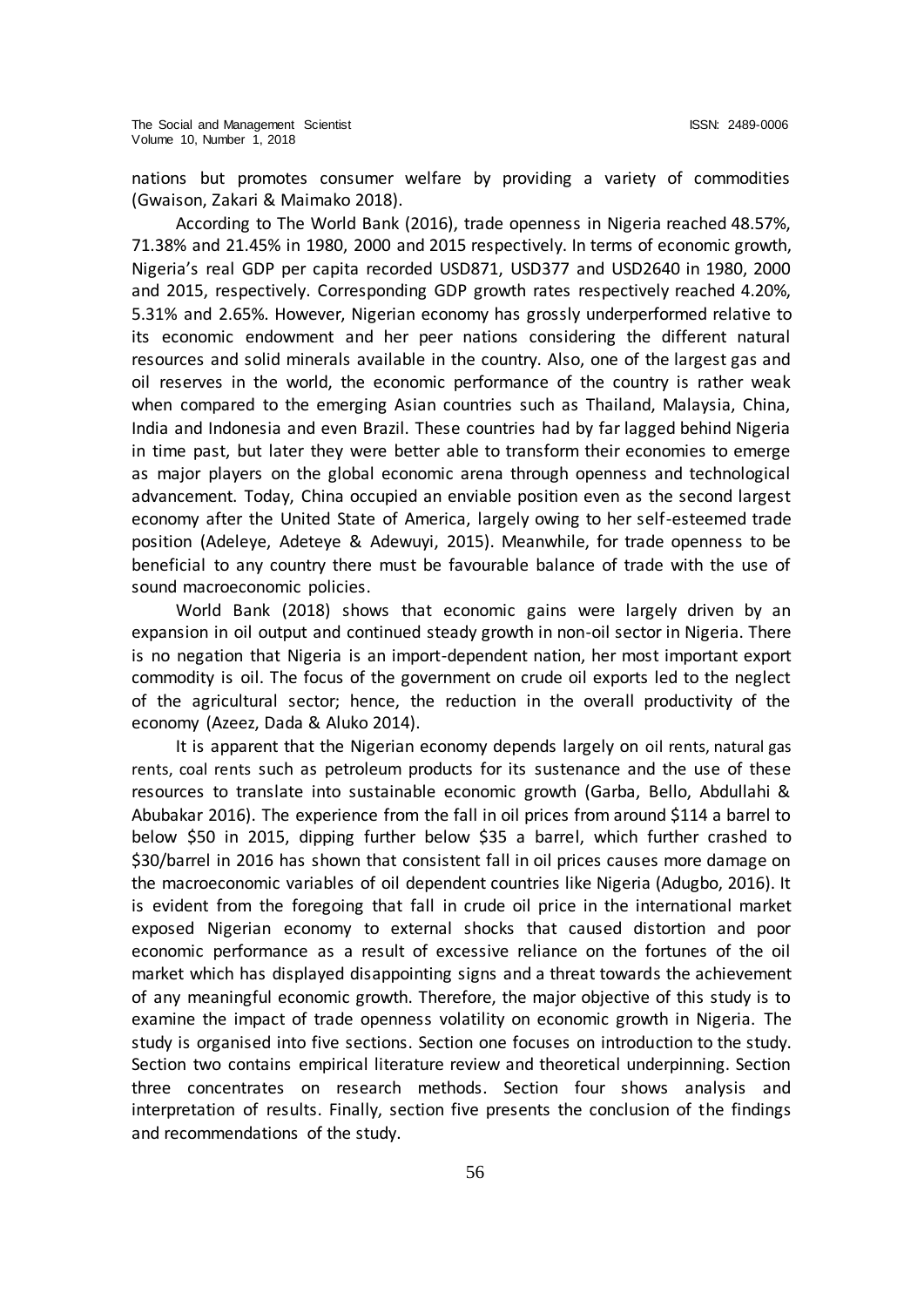#### **2. LITERATURE REVIEW**

Trade openness measures the international competitiveness of a country in the global market. Trade openness variable is measured by the ratio of import to GDP or alternatively, the ratio of trade to GDP. It is now generally accepted that increase openness with respect to both trade and capital flows will be beneficial to a country. Increased openness facilitates greater integration into global markets. Integration and globalization are beneficial to developing countries although there are also some potential risks (Iyoha & Oriakhi, 2002).

Endogenous growth theory assumes that economic growth is primarily the result of endogenous and not external forces. Endogenous growth theory started with Romer (1986) and Lucas (1988) due to dissatisfaction of neoclassical models treats that technological progress as exogenous, the theories stressed the role of capital accumulation on long run economic growth. According to the endogenous growth theory, a more open trade regime allows a country to reorient factors of production in sectors that have comparative advantages. As factor endowments are better utilized due to trade openness, the endogenous theory also underlines that a higher equilibrium growth rate can be achieved in the long-run through increasing specialization and lowering cost of inputs (Romer 1986). Solow (1957) reports that trade openness can create a room for technological progress and efficiency in allocating inputs by eliminating protection for import substitution industries which, in turn, influences economic growth.

Elijah & Zoramawa (2018) investigated the impact of trade openness on economic growth in Nigeria between 1980 and 2016 without considering the effect of volatility variable. The econometric techniques used in the analysis were: unit root test, Johansen cointegration test, and error correction models (ECM). From the analysis, results revealed that openness was found to have impacted negatively on economic growth in both the long-run and the short-run. Gwaison, Zakari & Maimako (2018) employed error correction model (ECM) technique examine the impact of international trade on economic growth. The result of the analysis showed that international trade had a significant impact on economic growth in Nigeria from 1986- 2016 at 5% level of significance and there is a unidirectional causality among variables.

Nicholas and Malefa (2018) studied the impact of trade openness and economic growth in South Africa. The study employs the autoregressive distributed lag (ARDL) bound testing approach to investigate the dynamic impact of trade openness on economic growth. Unlike some previous studies, the current study uses four proxies of trade openness, with each proxy addressing a different aspect of trade openness. The first proxy of trade openness is derived from the ratio of exports plus imports to gross domestic product (GDP) which this study adopted as a result of combination of export and import variable. The second proxy is the ratio of exports to GDP, while the third proxy is the ratio of imports to GDP. The last proxy is an index of trade openness, which accounts for the country size and geography. Based on the long run empirical results, this study finds that trade openness has a positive and significant impact on economic growth when the ratio of total trade to GDP is used as a proxy, but not when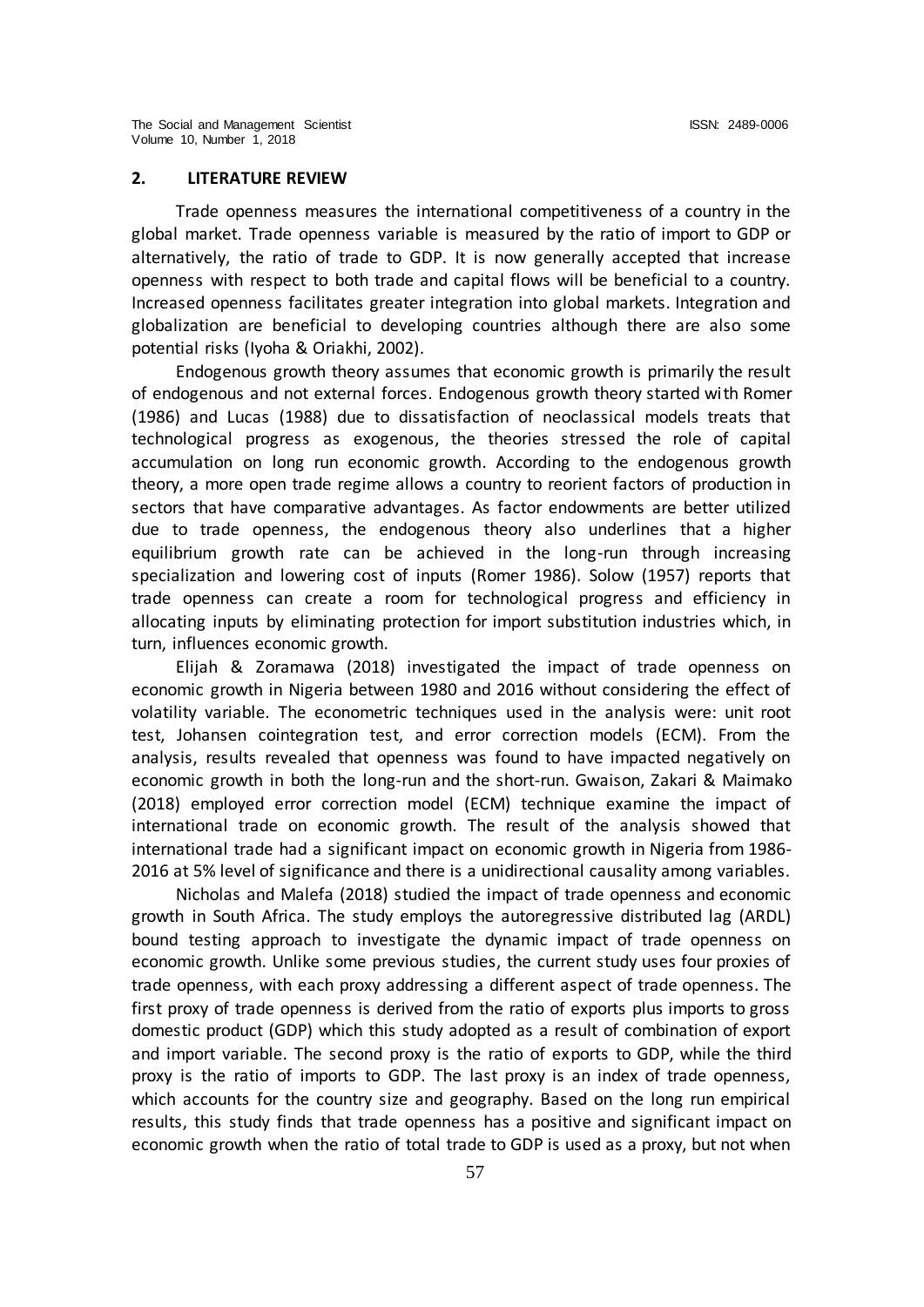the three other proxies are employed. However, in the short run, when the first three proxies of openness are used, the study finds trade openness to have a positive impact on economic growth, but not so when the trade openness index is employed.

Egbulonu & Ezeocha (2018) examined the relationship between Trade openness and Economic growth in Nigeria but with no inclusion of volatility variable and usage GARCH. The study covered the period 1990 – 2015, using ARDL approach to cointegration. The ARDL result confirmed the existence of a long-run relationship between Economic Growth, Trade Openness, Foreign Direct Investment and Gross Capital Formation. It was found that Trade Openness and Gross Capital Formation had positive and negative impacts respectively on growth rate of GDP in the short run. Therefore, this study concluded by recommending that trade openness should be regulated by government; from our result an increase in trade openness caused a decrease in our GDP.

Ehigiamusoe & Lean (2018) examined the tripartite relationship between financial development, trade openness and economic growth in Ghana, Nigeria and South Africa. The study showed that financial development and trade openness can be deployed to accelerate growth, while growth and financial development can be used to promote trade openness. Additionally, trade openness spurs financial development. Therefore, a tripartite relationship exists between the three variables. Hence, interdependence between financial development, trade openness and economic growth is found and consequent policy recommendations are made.

Khobai, Kolisi & Moyo (2018) examined the long run relationship between trade openness and economic growth in Ghana and Nigeria within the period of 1980 and 2016. It incorporated investment, exchange rates and inflation as the additional variables. The autoregressive distributed lag model was used in the study. The findings of the study showed that trade openness has a positive impact on economic growth and significant at the 1% level in Ghana while in Nigeria trade openness has a negative but insignificant effect on economic growth.

Ezeuchenne & Lawal (2017) on the impact of international trade on Nigerian economic growth, a unit root test, Johansen Cointegration test and vector error correction models were employed as techniques of analysis. Results of the analysis proved that there is insignificant long-run relationship between imports and economic openness; while a unidirectional relationship exists between economic growth and trade openness. Ewubare, Ajie & Ojiya (2017) investigated the impact of non oil exports on economic growth in Nigeria from 1980 to 2015. Autoregressive Distributed Lags (ARDL) econometric technique and other econometric tools were used. Findings from the study revealed that non oil exports have performed below expectations giving reason to doubt the effectiveness of the sector and export promotion strategies that have been adopted in the Nigerian economy. The study reveals that the Nigerian economy is still far from diversifying from crude oil export and as such the crude oil subsector continues to be the single most important sector of the economy.

Sakyi, Villaverde, & Maza (2015) provided evidence of positive bi-directional causal relationship between trade and economic growth for a sample of 115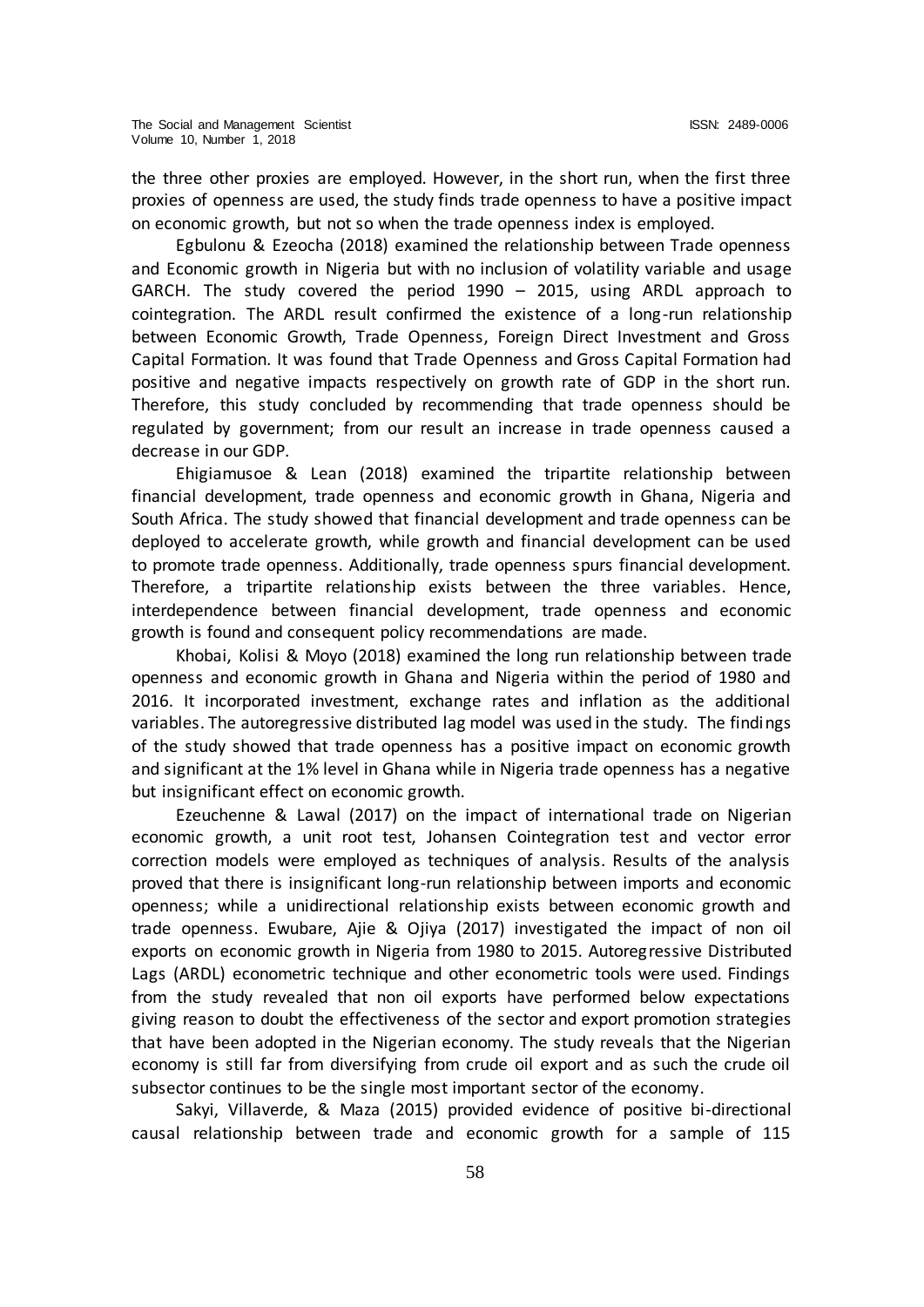developing countries. Were (2015) finds that trade exerts a positive and significant effect on economic growth rate in developed and developing countries, but its effect is not significant for least developed countries which largely include African countries. In a study of China, Hye, Wizarat & Lau

(2016) showed that trade openness is positively related to growth in the long and short run. Brueckner & Lederman (2015) employed the instrumental variable approach to a panel of 41 Sub-Saharan African countries. They find that trade openness increases economic growth both in the short and long run. Musila & Yiheyis (2015) investigated the case of Kenya and find that trade openness has positive effect on investment ratio but not on the rate of economic growth. Polat *et al.* (2015) found that trade openness impedes economic growth in South Africa. Finally, Lawal, Nwanji, Asaleye, & Ahmed (2016) applied the ARDL methodology to Nigeria and find a negative long-run impact of trade openness on economic growth but a positive growth effect in the short run. Further, a two-way causality was found between the two variables. On the empirical front, studies on the issue of trade openness and economic growth have been examined. However, the focuses of researchers were majorly on openness and economic growth without any discourse to the volatility impact which make this study relevant with the use of Generalized Autoregressive Conditional Heteroskedasity which no study has investigated.

# **3. METHOD**

### **Model Specification**

The study adopted the model used by Kalu & Agodi (2015) following the study of Ajakaiye & Soyibo (1999). The model specified gross domestic product (GDP) growth rate as dependent on volatility of real effective exchange rate (VolREER) and some other factors as control variables which have been identified in growth literature to influence economic growth. The functional specification is written as:

 $RGDP = F (EXCH, INT, TOP)$  (1) Where, RGDP= real gross domestic product, EXCH = exchange rate, INT = interest rate, TOP = trade openness. For the purpose of this study, this model is re-specified to capture volatility of oil revenue and others explanatory variables predetermined to influence output volatility. The model is re-specified below:

GDPG = *F* (TOP, TNRR, OILR, NOILR, EXCH, INT) (2)

Where: GDPG = gross domestic product (Growth rate),  $TOP =$  trade openness,  $TNRR =$ total natural resources rents, OILR = oil revenue volatility proxy of cash flow from oil export, NOILR = non-oil revenue (Export), EXCH = official exchange rate and INT = monetary policy rate

The study is based on Generalized Autoregressive Conditional Heteroskedasity modeled by Bolerslev (1986). The models are used to estimate the effect of volatility of natural resources on economic growth in Nigeria. Bolerslev introduced the GARCH model by extending the work of Engle & Bollerslev (1986) framework and has been popular since the early 1990s. The (1, 1) in GARCH (1, 1) refers to the presence of a first-order autoregressive GARCH term (the first term in parentheses) and a first-order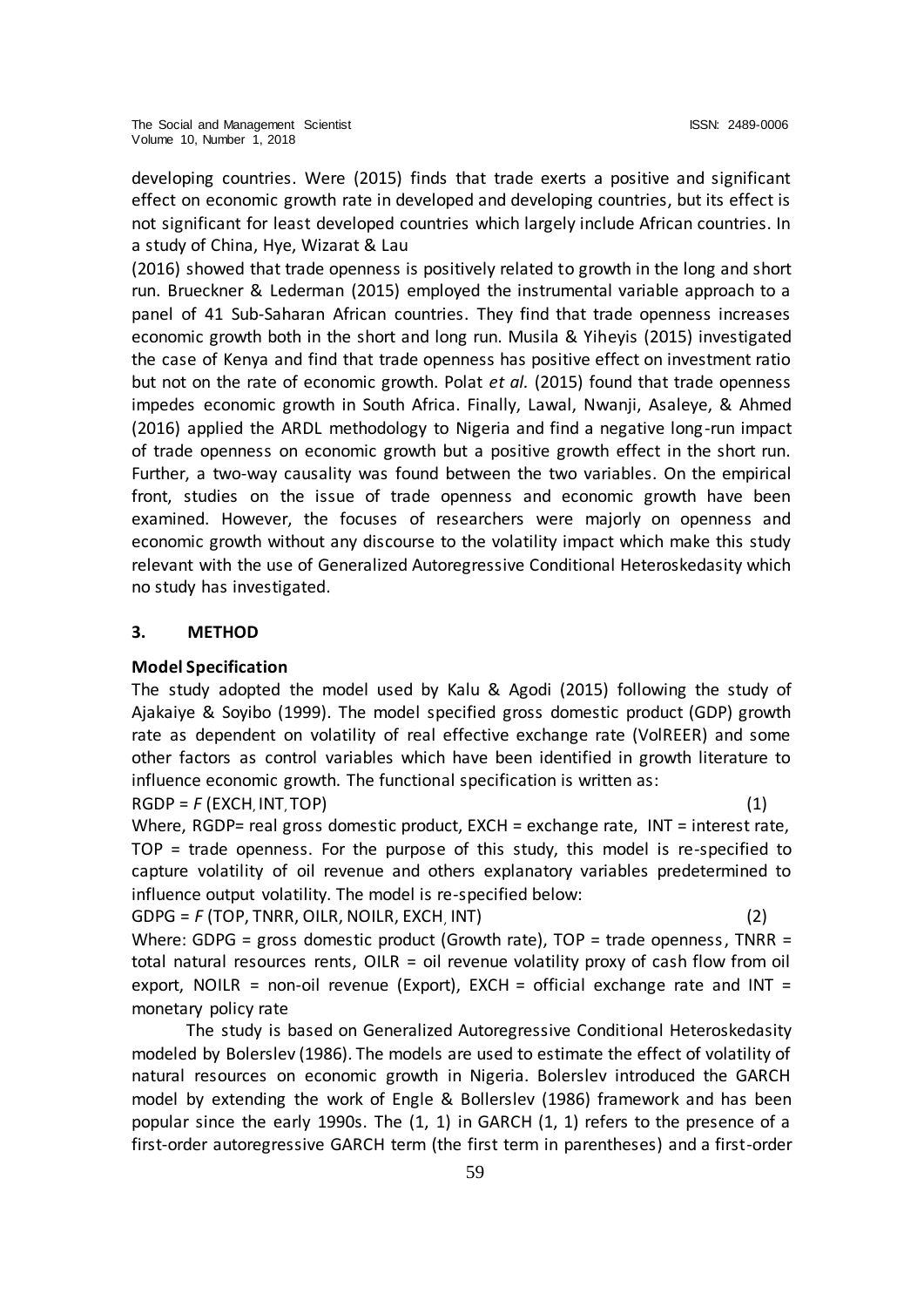moving average ARCH term (the second term in parentheses). An ordinary ARCH model is a special case of a GARCH specification in which there are no lagged forecast variances in the conditional variance equation {*i.e.,* a GARCH(0, 1)}.

This specification is often interpreted in a financial context, where an agent or trader predicts this period's variance by forming a weighted average of a long term average (the constant), the forecasted variance from last period (the GARCH term), and information about volatility observed in the previous period (the ARCH term). GARCH (1, 1) specification takes the form:

$$
Y_t = X_t \theta + \mathcal{E}_t
$$
  
\n
$$
\sigma_t^2 = \varpi + \alpha \mathcal{E}_{t-1}^2 + \beta \sigma_{t-1}^2
$$
\n(3)

in which the mean equation given in equation (3) is written as a function of exogenous variables with an error term. Since  $\sigma_t^2$  is the one-period ahead forecast variance based on past information, it is called the conditional variance. The conditional variance equation specified in equation (4) is a function of three terms:

 $\overline{\omega}$ = is the long run weighted variance (constant term);

 $\mathcal{E}_{t-1}^2$  = News about volatility from the previous period, measured as the lag of the squared residual from the mean equation (the ARCH term).

 $\sigma_{t-1}^2$  = is the last period's forecast variance: (the GARCH term).

α and β = are the ARCH and GARCH parameters. The summation of α and β gives volatility persistence; the closer their sum is to one the more persistent is volatility.

The condition required to have mean reverting variance is that: the long run weighted average (>0); ARCH parameter (α >0); and GARCH parameter (β >0). But the introduction of predetermined (regressors) variables in the variance equation does not guarantee these underlying condition, hence the forecasted variance in equation are not guaranteed to be positive. To estimate the determinants of output volatility, the model include explanatory variables in the variance equation, controlling for other exogenous shocks. The conditional variance equation is specified as:

$$
\sigma_{GDPG}^2 = \varpi + \alpha \ \mathcal{E}_{t-1}^2 + \beta \sigma_{t-1}^2 + \sum_{j=0}^p \gamma_i \ Y_{t-i} \tag{5}
$$

Where:  $Y =$  is a vector of stationary explanatory variables predetermined to influence volatility in output.

The variables are specified in econometric model.

 $GDPG_t = \lambda_0 + \lambda_1 TOP_{t-1} + \lambda_2TNRR_{t-1} + \lambda_3OILR_{t-1} + \lambda_4NOILR_{t-1} + \lambda_5EXCH_{t-1} + \lambda_6INT_{t-1} + \epsilon_t (6)$ The *a priori* expectations are  $\lambda_1$ >0,  $\lambda_2$ >0,  $\lambda_3$ >0,  $\lambda_4$ >0,  $\lambda_5$ >0 and  $\lambda_6$ >0

To evaluate the volatility clustering in the GARCH (1 1) model, the structural relationship between volatility and its determinants is specified below with all variables understudy in equation (6).

 $\sigma_{GDPG}^2 = \overline{w} + \alpha \ \mathcal{E}_{t-1}^2 + \beta \sigma_{t-1}^2 + \sum_{i=0}^p \gamma_i \ Y_{t-i}$ (7) Where:  $Y = TOP$ , TNRR, OILR, NOILR, EXCH, INT.

#### **Measurement of the Variables**

Gross Domestic Product (GDPG) measures the annual percentage growth rate of all goods and services produced in a year. Trade openness is calculated as ratio of total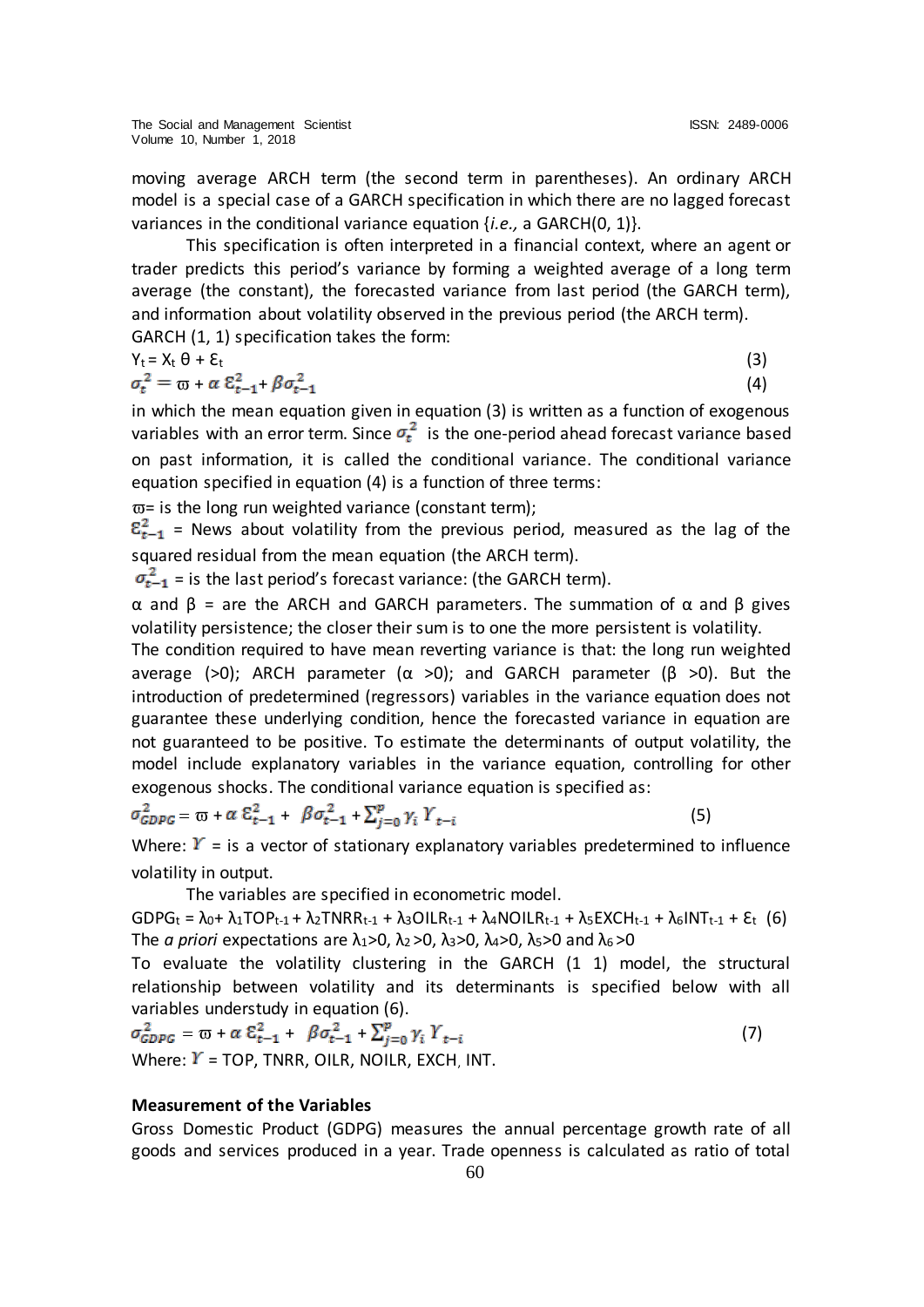value of imports plus total value of exports i.e. total trade to gross domestic product. Total natural resources rents (TNRR) are the sum of oil rents, natural gas rents, coal rents. Trade openness is taken as the exports plus imports as percent of GDP. Oil revenue (OILR) is the cash flow from oil export, while non-oil revenue (NOILR) is the revenue generated from non-oil sectors. The exchange rate (EXCH) is the rate at which the Naira is exchanged to the US dollar. Interest rate is the bank rate that usually meets the short- and medium-term financing needs of the private sector. This rate is normally differentiated according to creditworthiness of borrowers and objectives of financing.

# **Scope, Types and Sources of Data**

This study makes use of time-series data which are basically secondary data. The data were sourced from Central Bank of Nigeria (CBN) Statistical Bulletin and World Development Indicator. This study examines the impact of trade openness volatility on economic growth in Nigeria within the period of 1986 to 2017. The adoption of the Structural Adjustment Programme (SAP) of 1986 was one of the decisive initiatives leading to the opening of the country's economy to international trade in Nigeria while 2017 is used to give current understanding and up-to-date findings.

# **Method of Data Analysis**

The study employed Generalised Autoregressive Conditional Heteroscedasticity (GARCH) Models developed by Bollerslev (1986), in determining the volatility of trade openness and dutch disease on economic growth in Nigeria under study period. The choice of the model is based on the fact that the GARCH model is very robust in modelling the volatility characterized variables. It is designed to forecast conditional variances. The variance of the dependent variable is modelled as a function of past values of the dependent variable and independent or exogenous variables. The method measure output volatility as the standard deviation of change in real output.

# **4. ANALYSIS AND INTERPRETATION OF RESULTS**

### **Unit Root Test**

To determine the order of integration of the variables, the Augmented Dickey-Fuller and Philips Perron tests were used to test for stationarity of the time series.

| <b>VARIABLES</b> | <b>ADF</b>  |             | <b>DECISION</b> | <b>PP</b>    |             | <b>DECISION</b> |
|------------------|-------------|-------------|-----------------|--------------|-------------|-----------------|
|                  | LEVEL       | $1ST$ DIFF  |                 | <b>LEVEL</b> | $1ST$ DIFF  |                 |
|                  |             |             |                 |              |             |                 |
| <b>GDPG</b>      | $-1.945139$ | $-9.920054$ |                 | $-1.847356$  | $-11.69350$ |                 |
|                  | $-2.963972$ | $-2.963972$ |                 | $-1.952066$  | $-1.952473$ |                 |
|                  | (0.3082)    | $(0.0000)*$ | I(I)            | (0.0623)     | $(0.0000)*$ | I(I)            |
|                  |             |             |                 |              |             |                 |
| <b>TOP</b>       | $-0.505203$ | $-7.078130$ |                 | $-0.317620$  | $-7.815069$ |                 |

# **Augumented Dicky-Fuller and Philips Perron tests Unit Root Tests Result Table**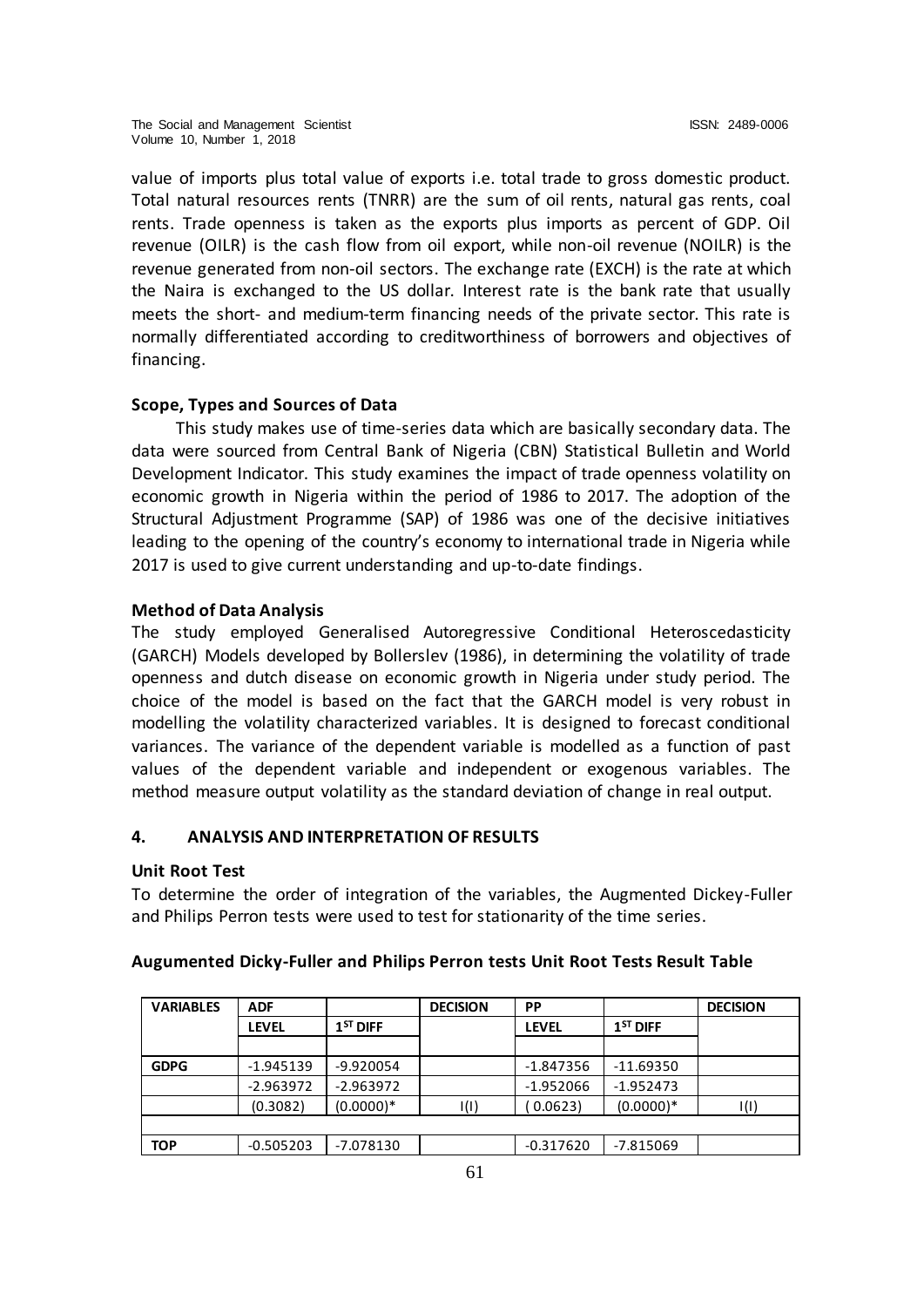The Social and Management Scientist ISSN: 2489-0006 Volume 10, Number 1, 2018

| $-1.952066$ | $-1.952473$  |      | $-1.952066$ | $-1.952473$  |      |
|-------------|--------------|------|-------------|--------------|------|
| (0.4893)    | $(0.0000)*$  | I(I) | 0.5629      | $(0.0000)*$  | I(I) |
|             |              |      |             |              |      |
| $-0.510407$ | $-6.585199$  |      | $-0.665067$ | $-7.354036$  |      |
| $-1.952910$ | $-1.952910$  |      | $-1.952066$ | $-1.952473$  |      |
| (0.4866)    | $(0.0000)*$  | I(I) | 0.4208)     | $(0.0000)*$  | I(I) |
|             |              |      |             |              |      |
| $-0.659095$ | $-5.853512$  |      | $-0.516589$ | $-5.856918$  |      |
| $-1.952066$ | $-1.952473$  |      | $-1.952066$ | $-1.952473$  |      |
| 0.4234)     | $(0.0000)*$  | I(I) | 0.4846)     | $(0.0000)*$  | I(I) |
|             |              |      |             |              |      |
| $-1.06377$  | $-5.482053$  |      | $-1.18959$  | $-5.492284$  |      |
| $-2.960411$ | $-2.963972$  |      | $-2.960411$ | -2.963972    |      |
| (0.9962)    | $(0.0001)^*$ | I(I) | (0.9973)    | $(0.0001)^*$ | I(I) |
|             |              |      |             |              |      |
| $-0.99915$  | $-4.617831$  |      | $-2.46905$  | $-4.065008$  |      |
| $-2.960411$ | $-2.963972$  |      | $-1.952066$ | $-1.952473$  |      |
| (0.9955)    | $(0.0009)*$  | I(I) | (0.9957)    | $(0.0002)*$  | I(I) |
|             |              |      |             |              |      |
| $-0.647595$ | $-8.990747$  |      | $-0.094618$ | $-6.550598$  |      |
| $-2.991878$ | $-2.991878$  |      | $-1.952066$ | $-1.952473$  |      |
| (0.8417)    | $(0.0000)*$  | I(I) | 0.6431)     | $(0.0000)*$  | I(I) |
|             |              |      |             |              |      |

\*Stationary at 5% Critical Level

Source: Author's Computation Output (2019).

The results from the Augumented Dicky-Fuller (ADF) and Philips Perron (PP) tests in the **Table** above show that GDPG, TOP, TNRR, OILR, NOILR, EXCH and INT were all stationary at first difference level as shown in the table. The result implies that all the variables are integrated together in the same order, as this is the first sign of a long run relationship among the variables in absolute term.

### **Co-integration Test**

This study employed Johansen Co-integration Test to check whether the regression residuals are co-integrated, that is, to test whether there is a long-run relationship between dependent and independent variables in the model. This test makes use of Trace Statistics by comparing their values with the critical values at 5% level. If the values of the Trace Statistics are greater than the Critical values, the study conclude that there will be long run relationship. Otherwise, the regression residual is not co-integrated.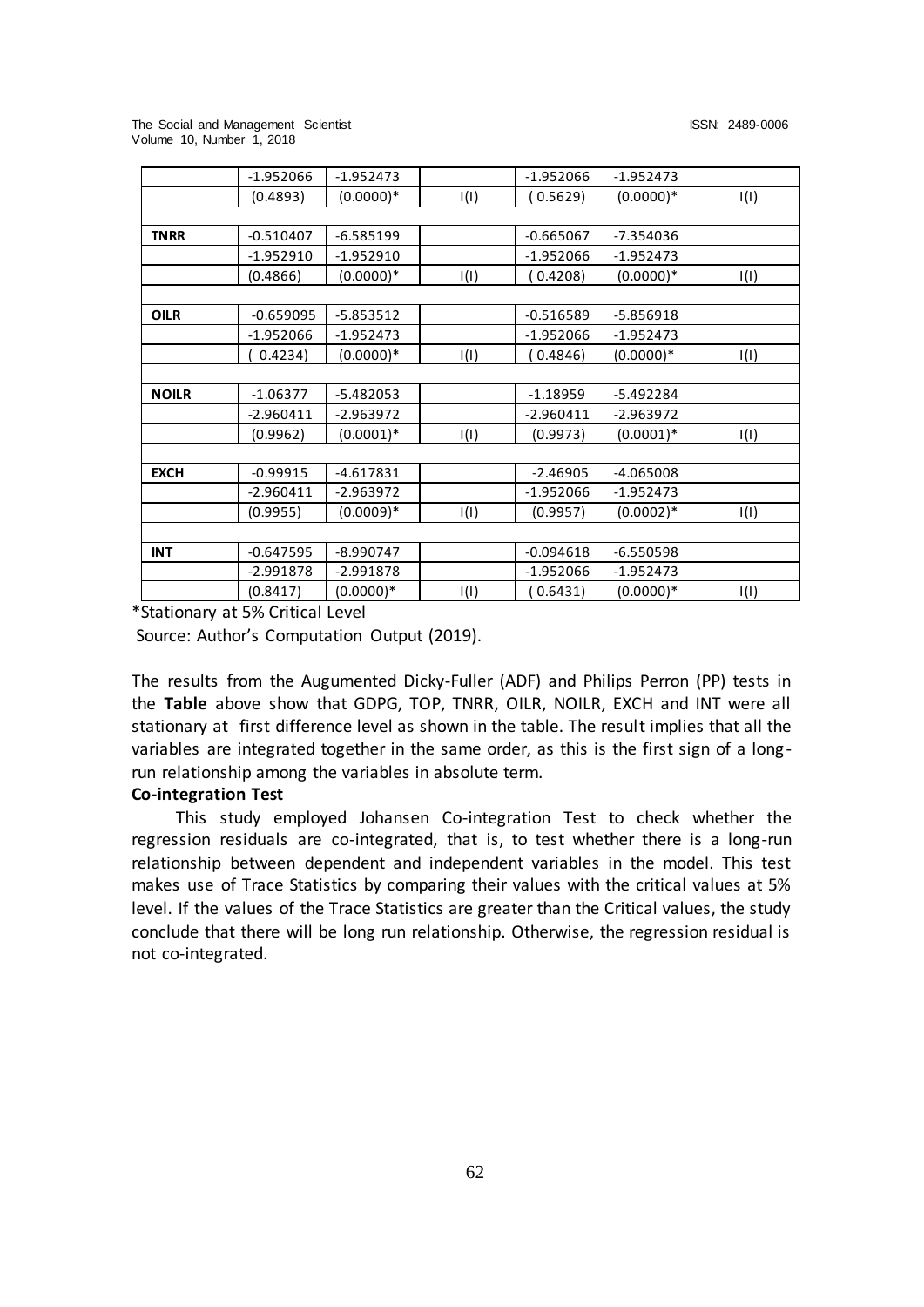| Hypothesized                                                  | Eigenvalue | <b>Trace Statistics</b> | <b>Critical</b><br>0.05 | Prob.** |  |
|---------------------------------------------------------------|------------|-------------------------|-------------------------|---------|--|
| No. of CE (s)                                                 |            |                         | value                   |         |  |
| None *                                                        | 0.999302   | 476.2029                | 134.6780                | 0.0000  |  |
| At most 1 *                                                   | 0.954357   | 265.4563                | 103.8473                | 0.0000  |  |
| At most 2 *                                                   | 0.894227   | 175.9363                | 76.97277                | 0.0000  |  |
| At most $3$ $*$                                               | 0.846600   | 110.7889                | 54.07904                | 0.0000  |  |
| At most 4 *                                                   | 0.720419   | 56.42243                | 35.19275                | 0.0001  |  |
| At most 5                                                     | 0.363624   | 19.46301                | 20.26184                | 0.0641  |  |
| At most 6                                                     | 0.196817   | 6.356023                | 9.164546                | 0.1650  |  |
| Trace test indicates 5 cointegrating eqn(s) at the 0.05 level |            |                         |                         |         |  |
| * denotes rejection of the hypothesis at the 0.05 level       |            |                         |                         |         |  |
|                                                               |            |                         |                         |         |  |

# **Co-integration Test Result Table**

**\*\*MacKinnon-Haug-Michelis (1999) p-values**

Source: Author's Computation Output (2019).

The results from Table above show that the trace statistics indicates 5 cointegrating equations at the 0.05 level. This denotes the rejection of the Null Hypothesis at the 0.05 level. The statistical significance is evidenced from the p-values. Based on the finding from the results, there is a long run equilibrium relationship between the dependent and independent variables.

### **The Estimation of GARCH Model**

The Generalised Auto Regressive Conditional Heteroscedastic (GARCH) model was engaged in testing the impact of trade openness, Dutch disease on economic growth in Nigeria.

GARCH Result Table

| Dependent Variable: GDPG                                         |             |                                |              |          |  |
|------------------------------------------------------------------|-------------|--------------------------------|--------------|----------|--|
| Convergence achieved after 48 iterations                         |             |                                |              |          |  |
| Coefficient covariance computed using outer product of gradients |             |                                |              |          |  |
| Presample variance: backcast (parameter = $0.7$ )                |             |                                |              |          |  |
| $GARCH = C(8) + C(9) * RESID(-1)^2 + C(10) * GARCH(-1)$          |             |                                |              |          |  |
| Variable                                                         | Coefficient | Std.Error                      | Z-Statistics | P. value |  |
| C                                                                | $-2.099521$ | 4.079615                       | $-0.514637$  | 0.6068   |  |
| <b>TOP</b>                                                       | 0.003846    | 0.102319                       | 0.037590     | 0.9700   |  |
| TNRR                                                             | 0.491279    | 0.169876                       | 2.891992     | 0.0038   |  |
| OILR                                                             | 0.001892    | 0.000774                       | 2.445069     | 0.0145   |  |
| <b>NOILR</b>                                                     | $-0.003618$ | 0.002076                       | $-1.742741$  | 0.0814   |  |
| <b>EXCH</b>                                                      | 0.429218    | 12.46412                       | 3.393113     | 0.0007   |  |
| INT                                                              | 0.686578    | 0.262325                       | 2.617284     | 0.0089   |  |
|                                                                  |             |                                |              |          |  |
| R-squared                                                        | 0.789248    | Mean dependent var<br>4.524188 |              |          |  |
| Adjusted R-squared                                               | 0.642667    | S.D. dependent var             | 3.955960     |          |  |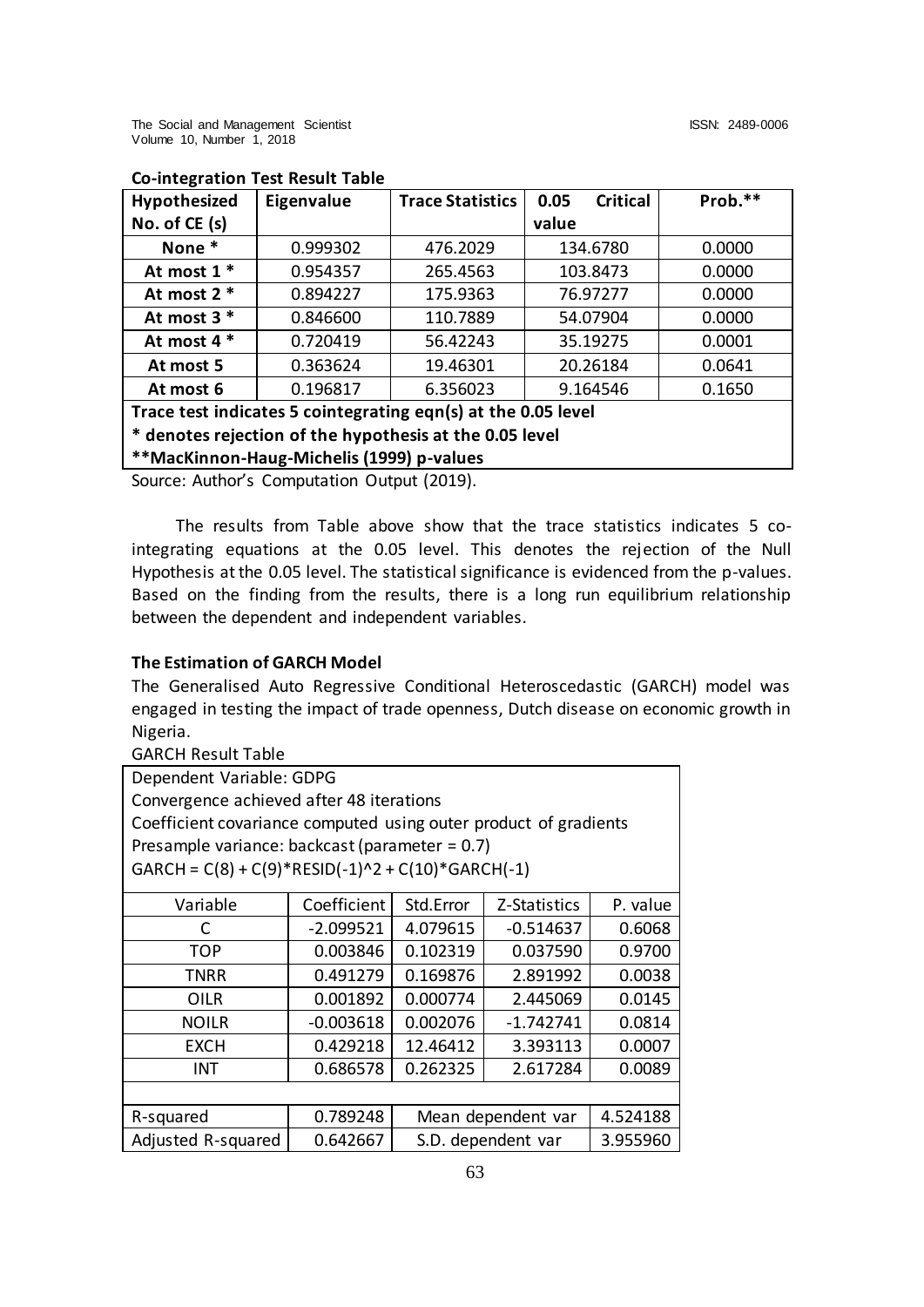| S.E. of regression | 3.442669    | Akaike info criterion | 5.679715 |
|--------------------|-------------|-----------------------|----------|
| Sum squared resid  | 296.2993    | Schwarz criterion     | 6.137757 |
| Log likelihood     | $-80.87544$ | Hannan-Quinn criter.  | 5.831543 |
| Durbin-Watson stat | 1.836605    |                       |          |

Source: Author's Computation Output (2019).

#### GARCH Result Table

The table above reported the Generalised Auto Regressive Conditional Heteroscedastic (GARCH) model. The results demonstrate that trade has a positive relationship with economic growth, which is in line with the findings of Nicholas and Malefa (2018), but not statistically significant. This implies that trade policies adopted over the study period has no impact on Nigeria's economy which could not embraced trade liberation as the world moved towards globalization. This makes the degree of trade openness in Nigeria insignificant to economy growth. The coefficient of total natural resources rents signed positive and statistically significant which agrees with the study theoretical proposition. The finding implies that a 1% rise in total natural resources rent would lead to increase in economic growth by about 49%. This finding is in consonant with the study of Garba, Bello, Abdullahi & Abubakar (2016).

Export oil revenue is statistically significant at 1% level and has a positive relationship with economic growth in Nigeria. The result agrees with the study apriori expectation, the finding shows that Nigerian economy depends so much on crude oil export, which is vulnerable to shocks and fluctuation that most times characterized the crude oil trade in the international market. The non oil export coefficient signed negative and not statistically significant, this result implies that non-oil exports do not contribute to economic growth. This result signifies that, economic growth is not stimulated by non oil revenue due to presence of high volatility of the variables investigated.

Exchange rate is positively and significantly related to economic growth, this implies that changes in exchange rate significantly spurred economic growth. The result signifies that a unit rise in exchange rate increases economic growth by 42%. This finding corroborates the work of Nteegah, Nelson & Owede (2017). Though, the country depends so much on crude oil export, earns very little from export trade due to shocks and fluctuation that most times characterized the crude oil trade in the international market hence the rise in exchange rate stimulate export and economic growth in Nigeria. Monetary policy rate coefficient affects economic growth by about 68%.

The empirical estimations for serial autocorrelation and heteroskedasticity are reported. The results show that the model passed the diagnostic tests. The dynamic model diagnostic test shows that the explanatory variables account for about 78% of the variation in economic growth in Nigeria. Thus, the overall goodness of the model is relatively satisfied. The Akaike information criterion and Schwarz criterion show that the model is correctly specified. The Durbin-Watson statistics is approximately 2, this shows that there is no serial autocorrelation problem in the model.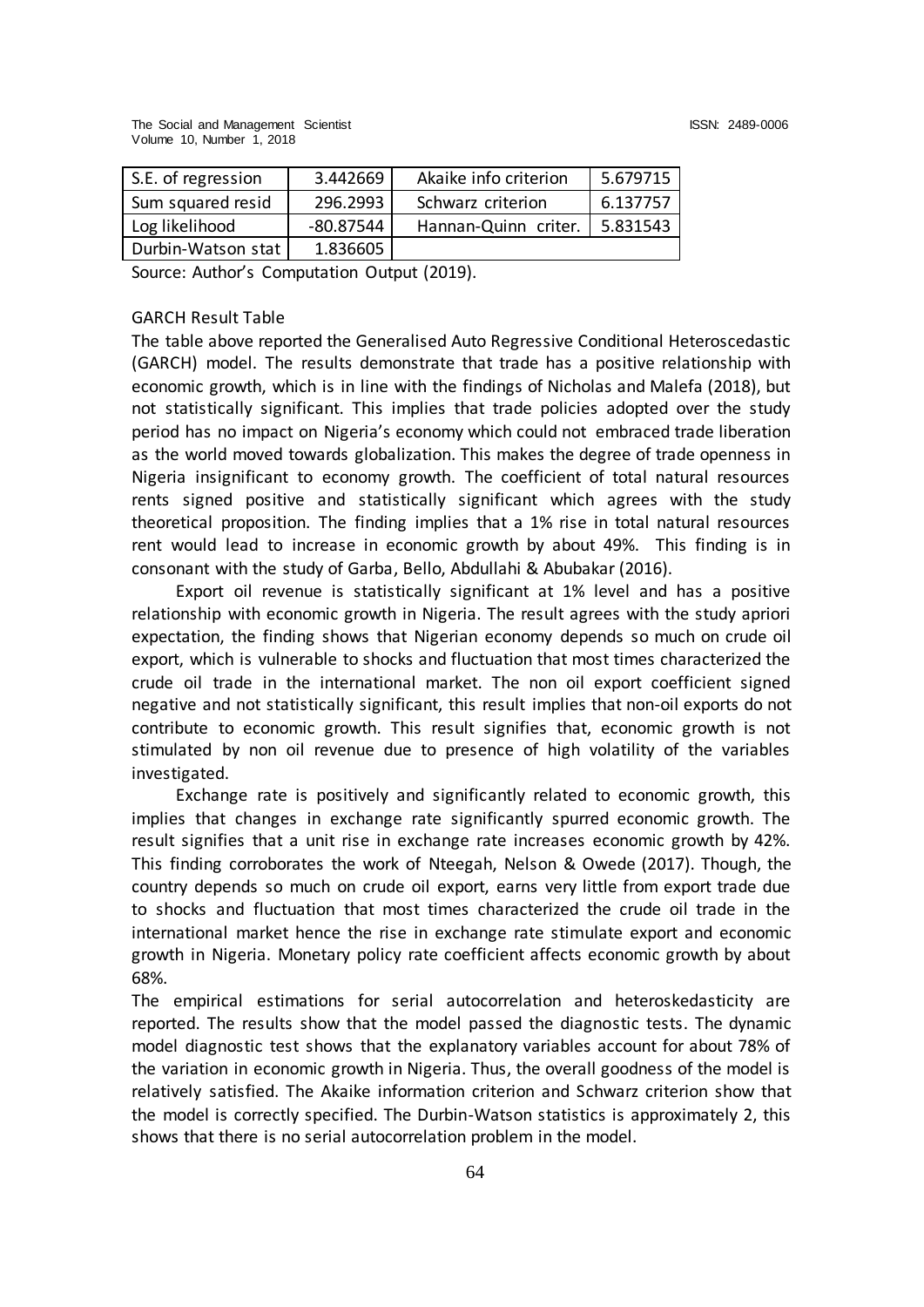| Variance Equation |             |          |  |  |  |
|-------------------|-------------|----------|--|--|--|
| Variable          | Coefficient | P. value |  |  |  |
|                   | 8.536169    | 0.8344   |  |  |  |
| <b>ARCH (-1)</b>  | 0.461824    | 0.0482   |  |  |  |
| $GARCH(-1)$       | 0.574354    | 0.0029   |  |  |  |

#### **Estimation of Volatility Index**

Source: Author's Computation Output (2019).

The result of the variance equation indicates that the ARCH term has a positive impact on Nigeria economic growth and statistically significant at 5%, thus implying the presence of volatility clustering in the variables investigated. The GARCH term is statistically significant and this indicates that there is long term persistence volatility in the model. The sum of the ARCH and GARCH term tends to unity and this confirms that the volatility of explanatory variables is high. The variance equation of the GARCH model shows that previous shocks affect conditional volatility of other periods.

#### **Stability Test**

To confirm the stability of the model over the period of study and the absence of wrong functional form and model specification error. The recursive graph shows the two red lines which are the upper and lower bounds and the blue line which is the model. This indicates that the model is blue and within bounds.



**Figure 1: Plot of Cumulative Sum of Recursive Residual**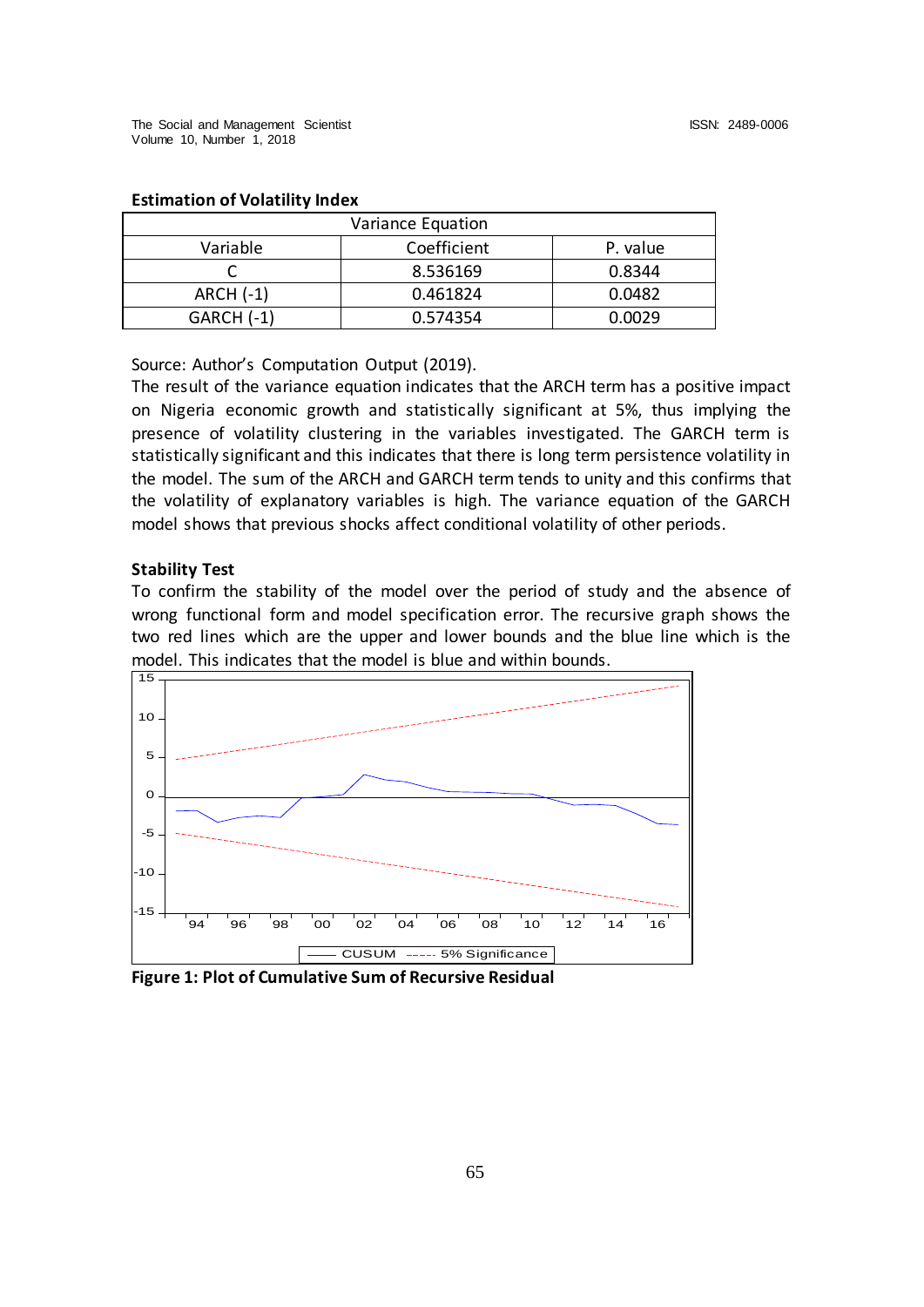The Social and Management Scientist ISSN: 2489-0006 Volume 10, Number 1, 2018



**Figure 2: Plot of Cumulative Sum of Square Recursive Residual**

In testing the stability of the long-run coefficients alone with the short-run dynamics, the recursive residual and cumulative sums (CUSUM) were used. A graphical illustration of recursive residual and CUSUM as shown in the graphs above, the recursive residuals and CUSUM lines stayed within the 5% critical bound. As depicted in Figure 1 and 2, neither the recursive residual nor CUSUM plots across the 5 percent critical lines, hence these statistics prove the stability of the long-run coefficients of the regressors that have an effect on the economic growth in Nigeria.

#### **5. CONCLUSION AND RECOMMENDATIONS**

Findings from the study revealed that oil revenue impacted positively on economic growth, while economic growth is not stimulated by non-oil revenue in Nigeria economy over the years investigated. The study found that trade openness has no significant impact on economy growth in Nigeria. The study concludes that Nigeria has gained very little from the degree of trade openness over the period investigated, coupled with depletes in non-oil revenue export which hampered economic growth. It can also be concluded from the study that total natural resources rents have a positive impact on economic growth in Nigeria. It was also discovered that changes in exchange rate and monetary policy rate significantly spurred economic growth in Nigeria. The volatility index, the ARCH term found the presence of volatility clustering in the variables investigated while the GARCH term ascertained the existence of long term persistence volatility in economic growth. The GARCH model showed that previous shocks affect conditional volatility of other periods. The study recommends adequate policies to improve non-oil export to make trade openness profitable to Nigeria economy. Also, the proceeds from oil revenue and total natural resources rents should be channel to develop other sectors of the economy to prevent the impact of volatility clustering and fluctuation of the oil revenue in future. Finally, the study suggests need for macroeconomic stability through appropriate application of trade policies, fiscal and monetary policies in Nigeria.

#### **Reference**

Adeleye J. O., Adeteye O. S. and Adewuyi M. O. (2015). Impact of international trade on economic growth in Nigeria (1988-2012). *International Journal of Financial Research* 6 (3),123-129.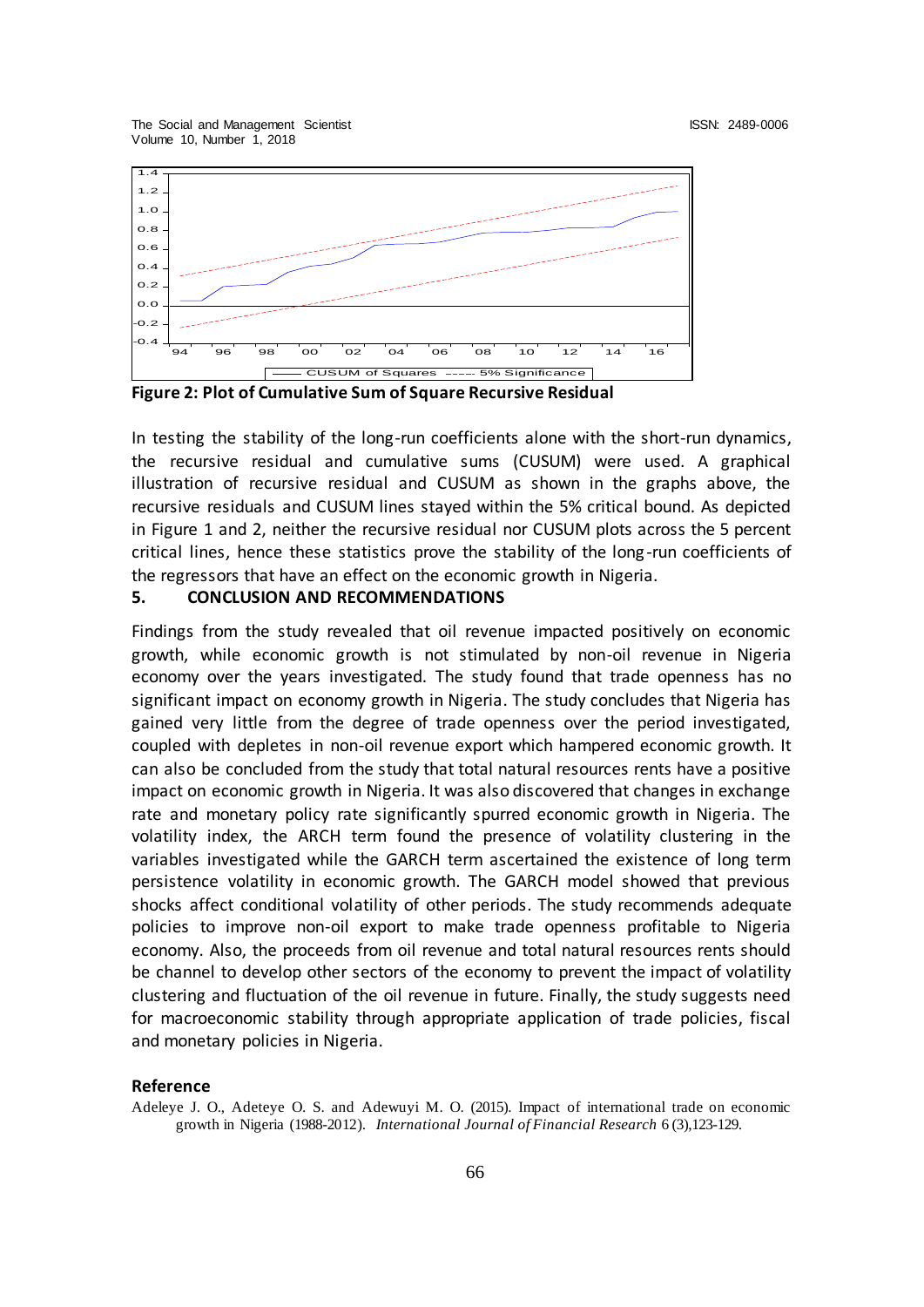The Social and Management Scientist ISSN: 2489-0006 Volume 10, Number 1, 2018

- Adugbo, D. (2016), Nigeria: Oil Price Fall How the Mighty Are Crawling. Daily Trust. Available from: http://www.allafrica.com/ stories/201601130544.html.
- Ajakaiye, O., and Soyibo, A. (1999). Trade Liberalization in Nigeria, 1970-93: Episodes, Credibility and Impact. *Regional Integration and Trade Liberalization in Sub-Saharan Africa*, *2*, 147-177.
- Azeez, B. A., Dada, S. O. and Aluko, O. A. (2014). Effect of International Trade on Nigerian Economic Growth: The 21stcentury Experience. *International Journal of Economics, Commerce and Management.* 2(10), 1-8
- Bollerslev, T. (1986). Generalized autoregressive conditional heteroskedasticity. *Journal of econometrics*, *31*(3), 307-327.
- Brueckner, M. and Lederman, D. (2015). Trade openness and economic growth: Panel data evidence from Sub-Saharan Africa. *Economica, 82*, 1302–1323.
- Egbulonu, K. G. and Ezeocha, J. A. (2018). Trade Openness and Nigeria's Economic Growth. *International Journal of Development and Economic Sustainability.* 6 (3), 1-11
- Ehigiamusoe K.U. and Lean H.H. (2018). Tripartite Analysis of Financial Development, Trade Openness and Economic Growth: Evidence from Ghana, Nigeria and South Africa. *Economics Program, School of Social Sciences, Malaysia.* 12 (2), 189-206
- Elijah, S. and Zoramawa, L. B. (2018). Trade Openness And Economic Growth Nexus: An Impact Analysis Of Nigerian Economy. *Journal of Social Science and Humanities Research.* 3 (11), 28- 42.
- Engle, R. F. and Bollerslev, T. (1986). Modelling the persistence of conditional variances. *Econometric reviews*. *5*(1), 1-50.
- Ewubare D.D., Ajie, C. O. Ojiya, E.A. (2017). An Examination of the Impact of Non-oil Exports and Economic Growth in Nigeria: An ARDL Approach. *International journal of business and applied social sciences.* 3(5), 24-43.
- Ezeuchenne, K., and Lawal, O.E. (2017). International Trade and Economic Growth in Nigeria. *Journal of Humanities and Social Science*. 22(6), 33-43
- Garba T., Bello U., Abdullahi H. and Abubakar M. (2016). Institutions, Natural Resources and Economic Growth: An Application of Co-integration with Structural Break on Nigerian Dataset. *Central Bank of Nigeria Economic and Financial Review*. 54 (4), 1-27
- Gwaison, P. D., Zakari, S. and Maimako, L. N. (2018). Impact of International Trade on Economic Growth In Nigeria: A Causality Approach (1986-2016). *Dutse Journal of Economics and Development Studies.* 6(1), 132-143.
- Hye, Q. M., Wizarat, S., and Lau, W. Y. (2016). The impact of trade openness on economic growth in China: An empirical analysis. *The Journal of Asian Finance, Economics and Business*. 3 (3), 27- 37.
- Iyoha, M. A. and Oriakhi, D. (2002). Explaining African Economic Growth Performance: The Case of Nigeria. A Revised Interim Report on Nigerian Case Study prepared for the African Economic Research Consortium Research.
- Kalu, U.D. and Agodi, J.E. (2015). Does Trade Openness Make Sense? Investigation of Nigeria Trade Policy. *International Journal of Academic Research in Economics and Management Sciences.* 4 (1), 6-21.
- Khobai, H., Kolisiz, N. and Moyo, C. (2018). The Relationship Between Trade Openness and Economic Growth: The Case of Ghana and Nigeria. *International Journal of Economics and Financial Issues.* 8 (1), 77-82.
- Lawal, A. I., Nwanji, T. I., Asaleye, A., and Ahmed, V. (2016). Economic growth, financial development and trade openness in Nigeria: An application of the ARDL bound testing approach. *Cogent Economics & Finance*, *4*(1), 1258810.
- Lucas, R. (1988). On the mechanics of economic development. *Journal of Monetary Economics.* 22 (1988,) 3-42
- Musila, J. W., and Yiheyis, Z. (2015). The impact of trade openness on growth: The case of Kenya. *Journal of Policy Modeling*. 37 (2), 342-354.
- Nicholas, M. O. and Malefa, R. M. (2018). Impact of Trade Openness on Economic Growth: Empirical Evidence from South Africa. *Unisa Economic Research Working Paper Series*. Working Paper 05/2018.